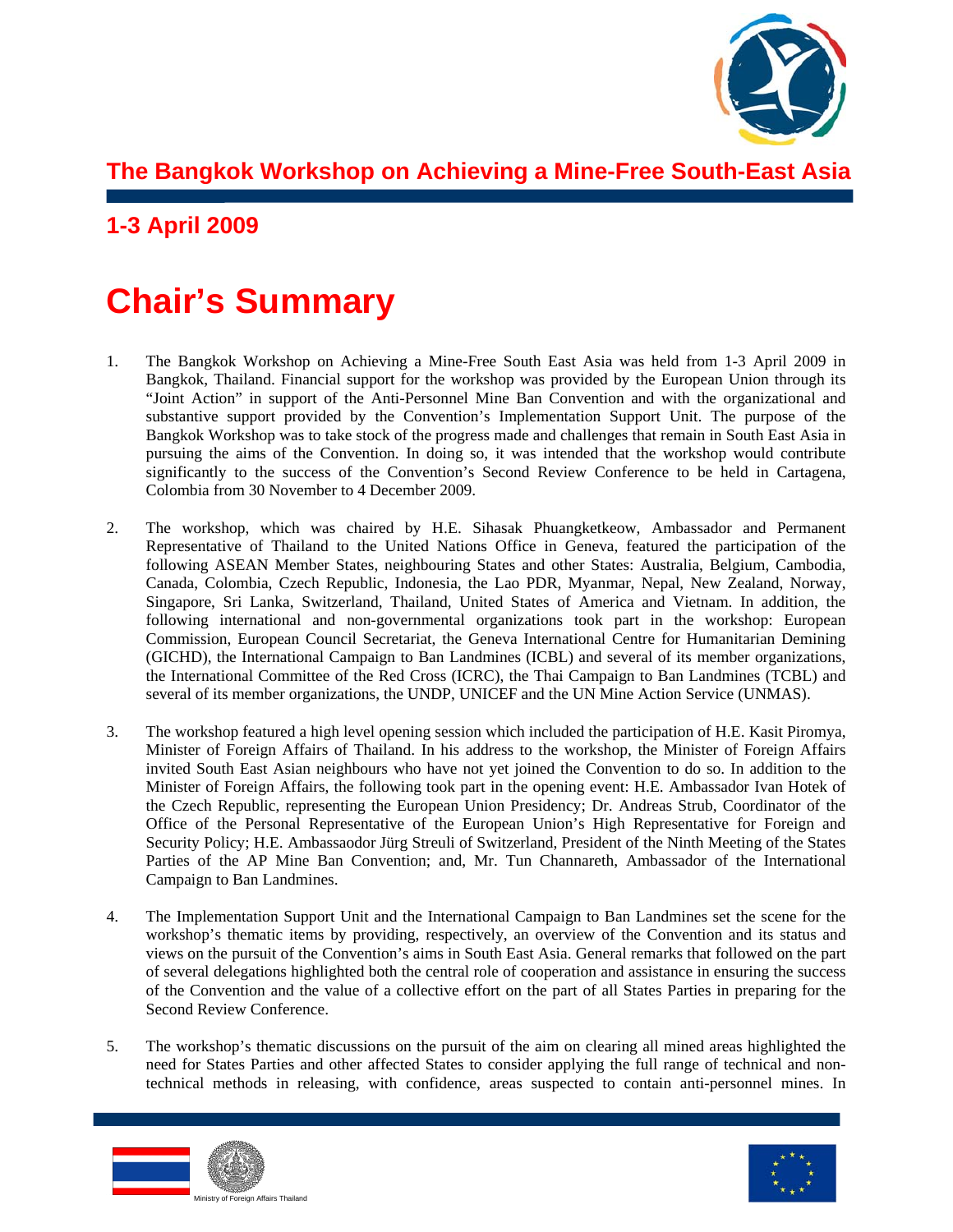

## **The Bangkok Workshop on Achieving a Mine-Free South-East Asia**

#### **1-3 April 2009**

presentations made by Cambodia, Thailand and Sri Lanka, and in informal statements made by the Lao PDR and Vietnam, the status of the application of various demining, technical survey and non-technical land release methods was shared. Moreover, these States' inputs to the workshop emphasised that while in each country case significant progress has been made, many challenges remain. These challenges include large amounts of contamination, declining funding, and the fact that mines and other explosive remnants of war still claim many victims.

- 6. The workshop placed a heavy emphasis on the aim of assisting the victims in part through a parallel programme organized for heath care, rehabilitation and reinsertion experts. This involved field visits and workshop sessions in both Chiang Mai and Bangkok. The parallel programme addressed issues including challenges and lessons learned in addressing the rights and needs of mine survivors and other persons with disabilities, emergency and continuing medical care, legislation and policies, psychosocial support and economic empowerment, and priorities for the period after the Second Review Conference. Several experts commented on the value of meeting at the regional level to share experiences and good practices in addressing the rights and needs of persons with disabilities and the need to strengthen these networks in the future.
- 7. While the importance of cooperation and assistance was highlighted during every workshop session, a specific opportunity was provided for international organizations and donor States to share information and contribute views. The European Commission highlighted its approach to cooperation and assistance, noting in particular the importance of affected States themselves in clarifying that they attach a high priority to addressing implementation challenges. Others also remarked on the need for national ownership in ensuring successful cooperation. The United Nations Mine Action Team recalled the breadth of support that can be provided by or through a number of UN departments, agencies and services. In addition, donor States such as Australia, Canada, New Zealand and Norway informed the workshop of their ongoing efforts to sustain support to mine affected States.
- 8. Through expert presentations provided by the ICRC and the Implementation Support Unit, the Convention's obligations to establish national implementation legislation and to be transparent in implementation were recalled. It was noted that several States Parties have not yet reported either that they have adopted relevant legislation or that they view existing legislation as sufficient. In addition, States Parties were reminded that all States Parties are obliged to provide, by 30 April 2009, an updated transparency report covering calendar year 2008.
- 9. Several delegations joined the appeal made by the Minister of Foreign Affairs of Thailand for additional States in the region to accede to the Convention in time for the Second Review Conference. The Lao PDR reiterated its commitment to become a party to the Convention and that it would consider an interim step of voluntarily submitting transparency information.
- 10. Representatives of the President-Designate and of the Secretary-General-Designate of the Second Review Conference – the *Cartagena Summit on a Mine-Free World* – presented to the workshop their respective visions for the Second Review Conference. It was noted in particular that the Second Review Conference and the year leading up to it present the States Parties with a variety of opportunities, including to:
	- Communicate the impressive progress that has been made towards a mine free world and focus on the remaining challenges for the full implementation of and compliance with the Convention.